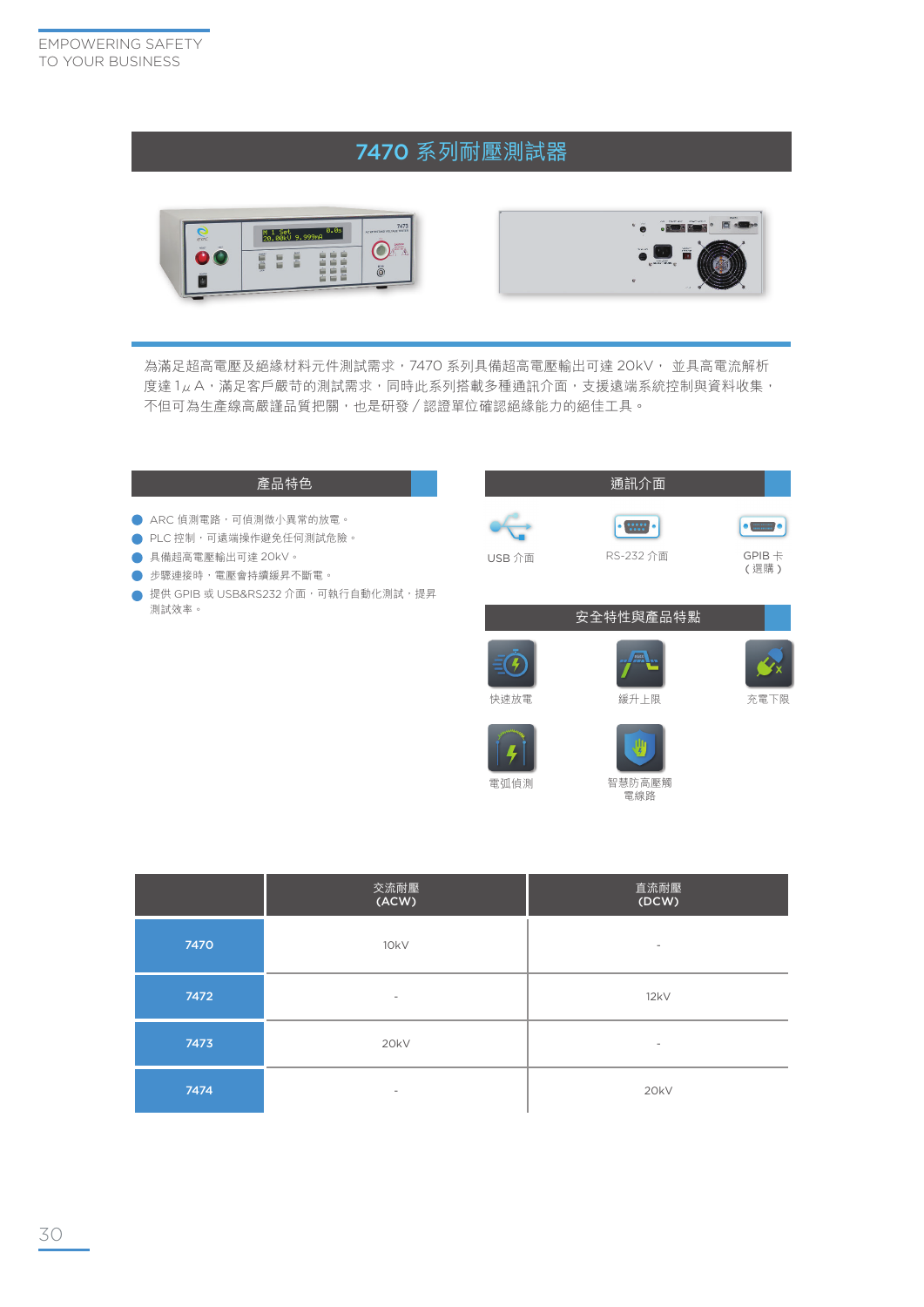| 7470 系列規格 |                                             |                                                                          |                                                                                |                                  |                                                                          |  |  |  |  |
|-----------|---------------------------------------------|--------------------------------------------------------------------------|--------------------------------------------------------------------------------|----------------------------------|--------------------------------------------------------------------------|--|--|--|--|
| 型號        |                                             | 7470                                                                     | 7473                                                                           | 7472                             | 7474                                                                     |  |  |  |  |
|           |                                             |                                                                          | 輸入電源                                                                           |                                  |                                                                          |  |  |  |  |
| 電壓 ( 交流 ) |                                             | 115/230V ± 15% Auto Range                                                |                                                                                |                                  |                                                                          |  |  |  |  |
| 頻率        |                                             | 50/60Hz ± 5%<br>交流耐壓測試                                                   |                                                                                |                                  |                                                                          |  |  |  |  |
| 額定輸出(交流)  |                                             | 10kV/20mA                                                                | 20kV/10mA                                                                      |                                  |                                                                          |  |  |  |  |
|           |                                             |                                                                          |                                                                                |                                  |                                                                          |  |  |  |  |
| 輸出電壓範圍    |                                             | $0-10kV$<br>$0-20kV$                                                     |                                                                                |                                  |                                                                          |  |  |  |  |
|           | 電壓解析度                                       |                                                                          | 10V                                                                            |                                  |                                                                          |  |  |  |  |
|           | 電壓精確度                                       |                                                                          | $\pm$ (1.5% of setting +<br>20V)                                               |                                  |                                                                          |  |  |  |  |
|           | 電流量測範圍                                      |                                                                          | 0.000-10.00mA                                                                  |                                  |                                                                          |  |  |  |  |
| 電流解析度     |                                             | 0.001/0.01mA                                                             |                                                                                |                                  |                                                                          |  |  |  |  |
| 電流精確度     | $0.000 -$<br>3.500mA<br>$3.00 -$<br>20.00mA | $\pm$ (2% of reading + 3 counts)                                         |                                                                                |                                  |                                                                          |  |  |  |  |
| 輸出頻率      |                                             | $50/60$ Hz $\pm$ 5%                                                      |                                                                                |                                  |                                                                          |  |  |  |  |
|           | 緩升時間                                        |                                                                          | 0.3-999.9s                                                                     |                                  |                                                                          |  |  |  |  |
| 緩降時間      |                                             |                                                                          | $0.1 - 999.9s$                                                                 |                                  |                                                                          |  |  |  |  |
| 測試時間1     |                                             | 0, 0.1-999.9 unit ( $0 =$ continuous)<br>(unit : Hour, Minute or Second) |                                                                                |                                  |                                                                          |  |  |  |  |
|           | 時間解析度                                       |                                                                          | 0.1, unit: s, min or hr                                                        |                                  |                                                                          |  |  |  |  |
| 時間精確度     |                                             | $\pm$ (0.1% of setting + 0.05s)                                          |                                                                                |                                  |                                                                          |  |  |  |  |
|           | 輸出波形                                        |                                                                          | Sine wave , THD. < 3% at 2k-20kV (Resistive<br>Load), Crest Factor = $1.3-1.5$ |                                  |                                                                          |  |  |  |  |
|           | 輸出調整率                                       |                                                                          | ±(1% of output + 10V), From no load to full<br>load                            |                                  |                                                                          |  |  |  |  |
|           | 電流歸零調整                                      |                                                                          | 0-2.000mA or Auto Set                                                          |                                  |                                                                          |  |  |  |  |
| 電弧偵測2     |                                             | The range is from 1-9 (9 is the most<br>sensitive)                       |                                                                                |                                  |                                                                          |  |  |  |  |
|           |                                             |                                                                          | 直流耐壓測試                                                                         |                                  |                                                                          |  |  |  |  |
| 額定輸出(直流)  |                                             |                                                                          |                                                                                | 12kV/10mA                        | 20kV/5mA                                                                 |  |  |  |  |
|           | 輸出電壓範圍                                      |                                                                          |                                                                                | $0-12kV$                         | $0-20kV$                                                                 |  |  |  |  |
|           | 電壓解析度<br>電壓精確度                              |                                                                          |                                                                                | 10 V<br>$\pm$ (1.5% of setting + | $\pm$ (1.5% of setting +                                                 |  |  |  |  |
|           |                                             |                                                                          |                                                                                | 10V)<br>0-9999uA                 | 20V)<br>0-5000uA                                                         |  |  |  |  |
|           | 電流量測範圍<br>電流解析度                             |                                                                          |                                                                                |                                  | 0.1/1 uA                                                                 |  |  |  |  |
|           | 0-350.0uA                                   |                                                                          |                                                                                |                                  |                                                                          |  |  |  |  |
| 電流精確度     | 300-3500uA                                  |                                                                          |                                                                                | $\pm$ (2% of reading + 3 counts) |                                                                          |  |  |  |  |
|           | 3000-<br>9999uA                             |                                                                          |                                                                                |                                  |                                                                          |  |  |  |  |
| 輸出漣波      |                                             |                                                                          |                                                                                | < 5% at Resistive                | < 5% at Resistive                                                        |  |  |  |  |
| 緩升時間      |                                             |                                                                          |                                                                                | Load                             | Load<br>0.4-999.9s                                                       |  |  |  |  |
| 緩降時間      |                                             |                                                                          |                                                                                |                                  | 0, 1.0-999.9s                                                            |  |  |  |  |
| 測試時間 3    |                                             |                                                                          |                                                                                |                                  | 0, 0.1-999.9 unit ( $0 =$ continuous)<br>(unit : Hour, Minute or Second) |  |  |  |  |
| 時間解析度     |                                             |                                                                          |                                                                                |                                  | 0.1, unit: s, min or hr                                                  |  |  |  |  |
| 時間精確度     |                                             |                                                                          |                                                                                |                                  | $\pm$ (0.1% of setting+0.05s)                                            |  |  |  |  |
| 電流緩升上限    |                                             |                                                                          |                                                                                |                                  | ON/OFF                                                                   |  |  |  |  |